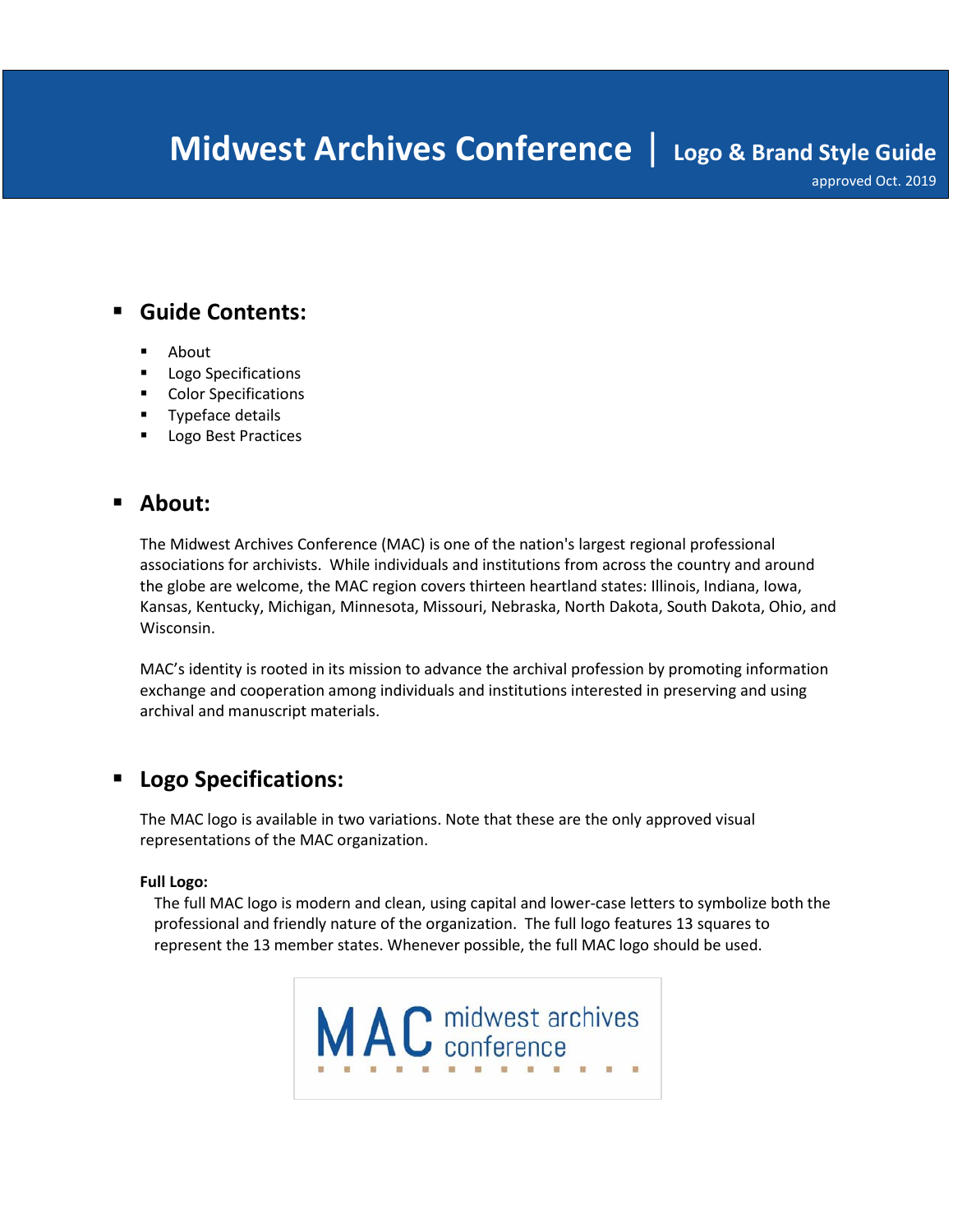#### **Abbreviated Logo:**

The abbreviated MAC logo focuses on the organization's common acronym. The abbreviated logo should be used primarily for responsive interfaces in online environments. It may also be used on physical items where the full logo cannot fit, when the full name of the organization would be redundant or unnecessary (e.g. on communications with members only), or when the full logo would be aesthetically unsatisfactory.



#### **Favicon:**

The MAC favicon, also known as a shortcut or website icon, should be used only on the website.

# **MAC**

### **Color Specifications:**

MAC Blue is the dominant color for MAC's brand identity and should be used whenever a color other than black is required in official promotional materials, meeting signage, official correspondence and forms, and on the title page of publications. Specification for the MAC logo colors are as follows:

**MAC BLUE** HEX: #13549b RGB: 19/84/155 CYMK: 97 / 75 / 7 / 1

**MIDWEST BROWN** Hex: #c8a27c RBG: 200 / 162 / 124 CYMK: 0 / 23 / 41 / 24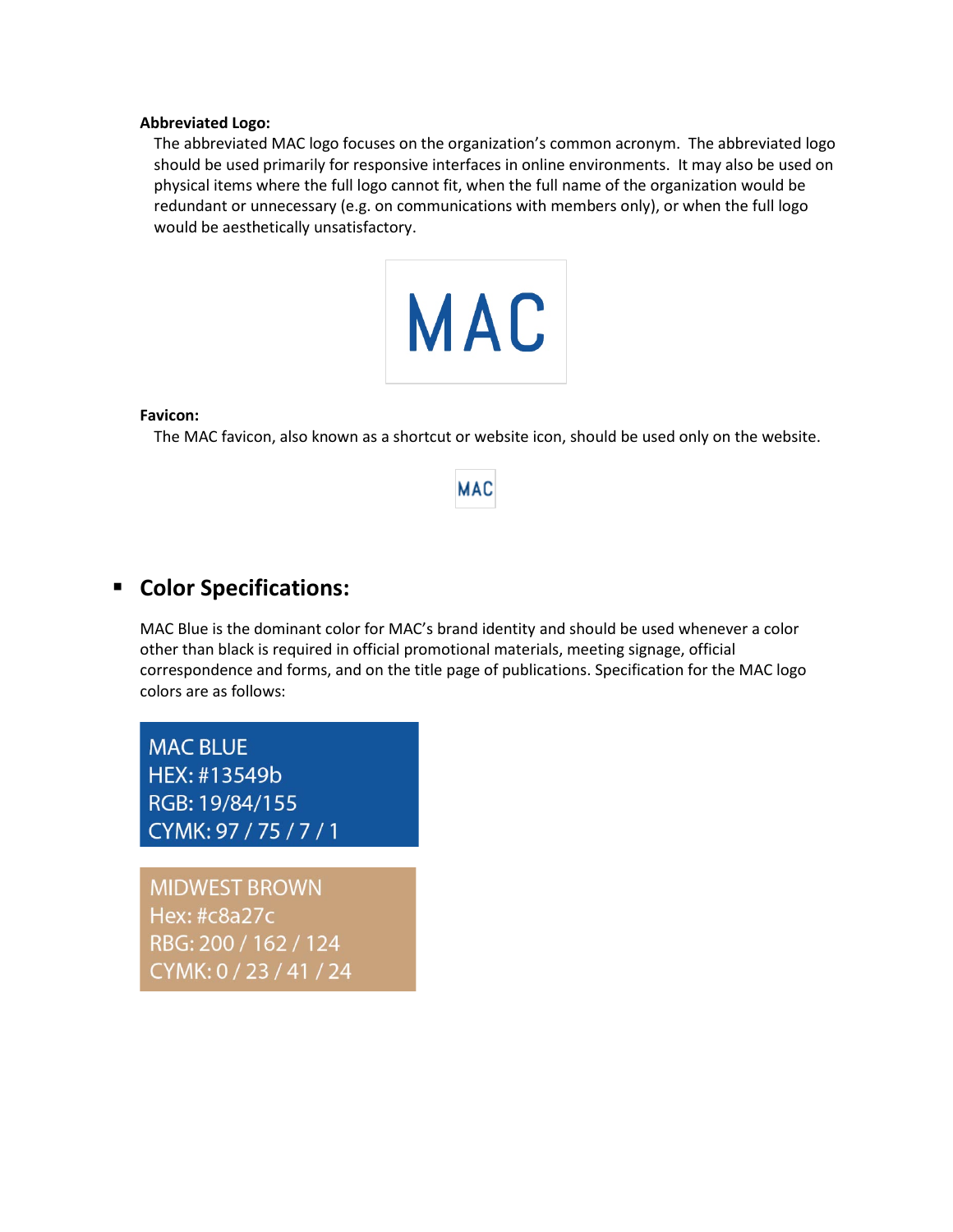In any situation where two-color printing is not possible or is cost prohibitive, one color—MAC Blue—may be used:



In any situation where color is not available, a black logo may be used:



# **Typeface Details:**

The MAC logo uses the font Abel which has an Open Font License and is free for commercial use (available: [https://www.fontsquirrel.com/fonts/abel\)](https://www.fontsquirrel.com/fonts/abel). This font should be used for the MAC Newsletter masthead. Beyond that, members are encouraged to use this font whenever text is paired with the logo or when it would make good design sense.

# **Logo Best Practices:**

The MAC Logo is an outward facing identifier to the public, so it is a point of pride, but it also represents our organizational identity. It should be reproduced with the highest quality and consistency using an original image file. The MAC logo is intended as a design element and should not be used in lieu of the words "Midwest Archives Conference" or "MAC." Whenever appropriate, the MAC logo should be left justified. Other best practices when using the logo include the following: